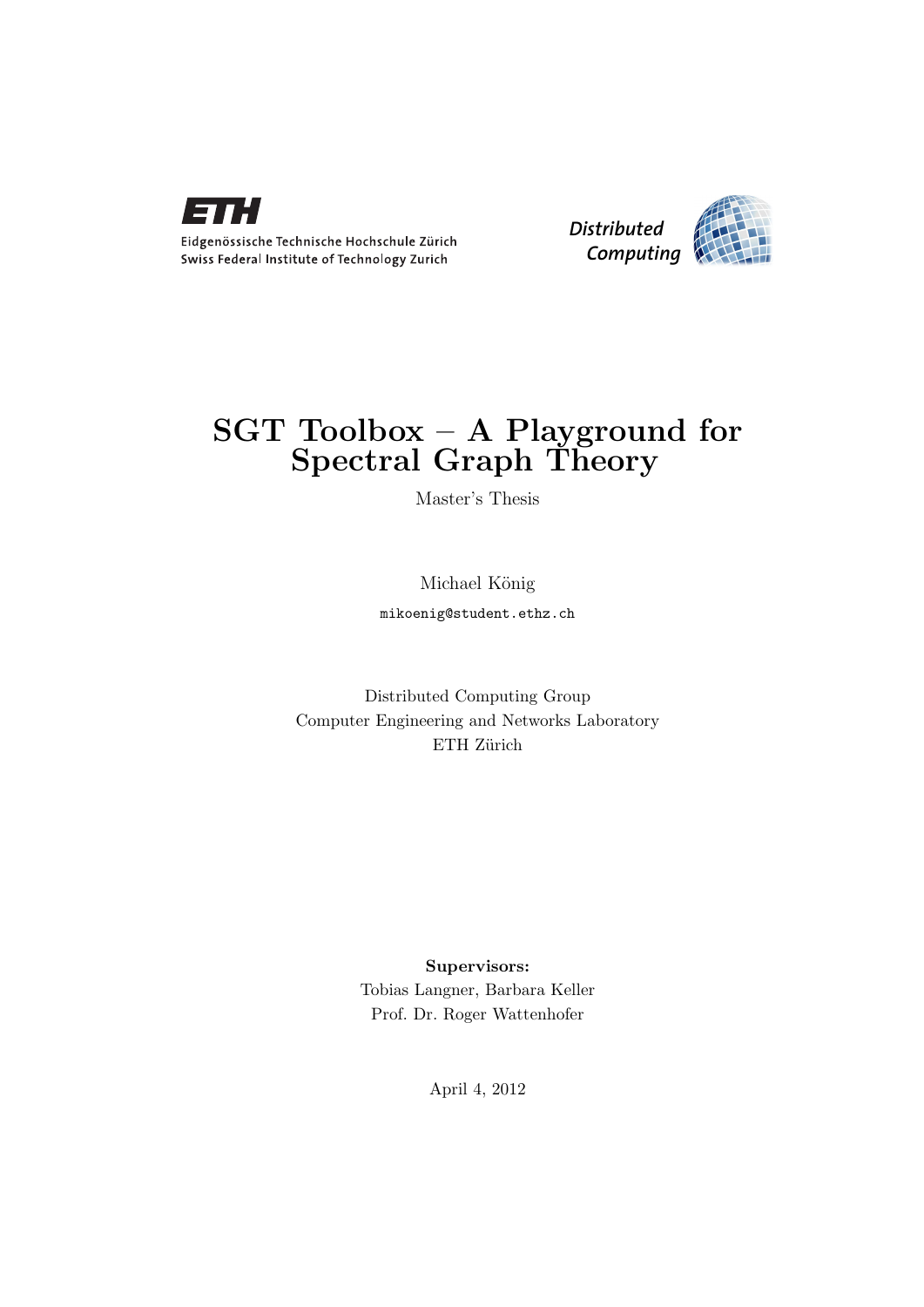## Acknowledgements

<span id="page-1-0"></span>I would like to thank my advisors, Tobias Langner and Barbara Keller, for their steady support during the development of this thesis in spite of the at times stagnant progress and changing topics of investigation. I am also thankful to Yuval Emek for sharing his wisdom on Luby's algorithm and providing the proof idea for the  $z_{max}$  proof for general graphs. Further, I would like to thank Prof. Dr. Roger Wattenhofer for overseeing this thesis and offering his approaches to problems when needed.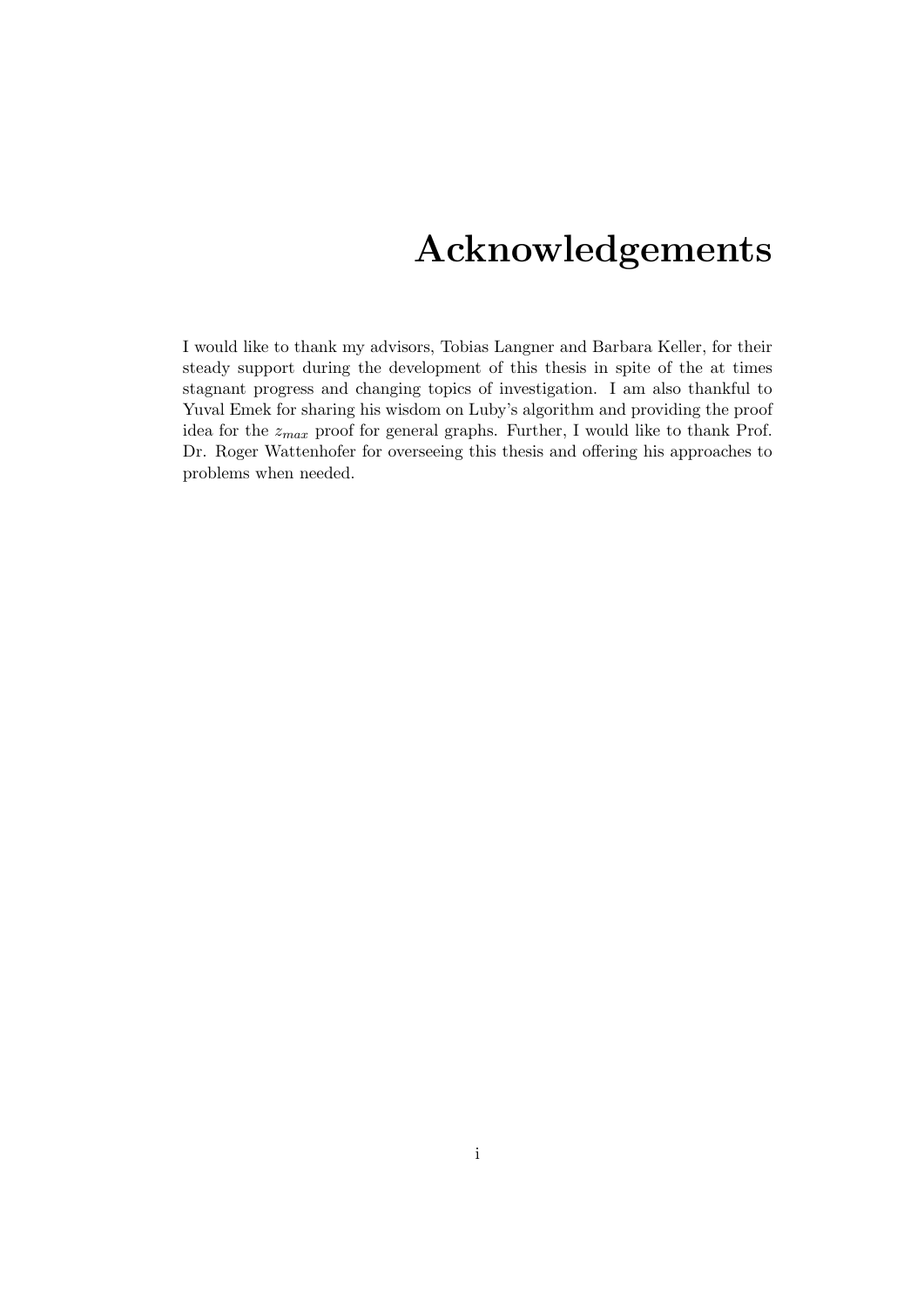## Abstract

<span id="page-2-0"></span>We present an interactive toolbox application we have developed to enable users to gain an intuitive understanding of the "meaning" of eigenvalues and eigenvectors of graph-related matrices. In addition, we explore spectral embeddings and the effects of graph altering algorithms on the eigenvalues of a graph.

Furthermore, we examine Luby's fast distributed randomized algorithm for finding a maximal independent set (MIS) of a network of nodes. We compare different graph classes with respect to how many rounds the algorithm takes to complete on them on average. We suggest that certain graph classes exhibit a logarithmic lower bound for this number of rounds.

Lastly, we prove a logarithmic upper bound for  $z_{max}$ , the largest distance from any vertex to its nearest MIS vertex after one round of Luby's algorithm, once for path graphs and then for all graphs in general.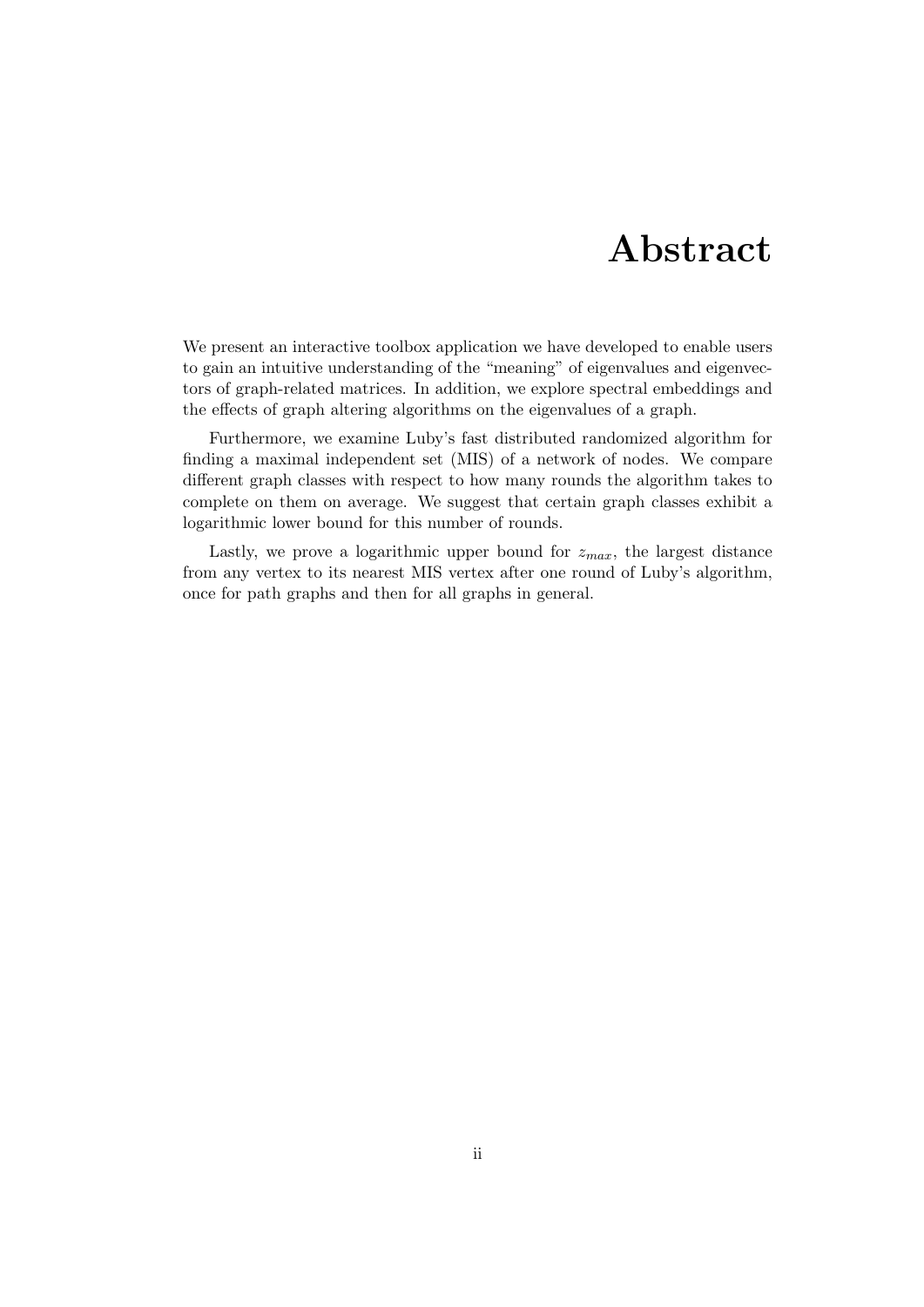# **Contents**

| <b>Acknowledgements</b><br><b>Abstract</b> |                           |                                                                                   |                |  |  |  |  |  |
|--------------------------------------------|---------------------------|-----------------------------------------------------------------------------------|----------------|--|--|--|--|--|
|                                            |                           |                                                                                   |                |  |  |  |  |  |
|                                            | 1.1                       | Motivation                                                                        | $\mathbf{1}$   |  |  |  |  |  |
|                                            | 1.2                       | Definitions                                                                       | $\mathbf{1}$   |  |  |  |  |  |
|                                            | 1.3                       |                                                                                   | 3              |  |  |  |  |  |
|                                            | 1.4                       | $Spectral\, Embeddings\, \ldots \ldots \ldots \ldots \ldots \ldots \ldots \ldots$ | $\overline{4}$ |  |  |  |  |  |
|                                            | $1.5\,$                   | Impact of Graph Alteration on Eigenvalues                                         | $\overline{5}$ |  |  |  |  |  |
| $\bf{2}$                                   | Luby's Fast MIS Algorithm |                                                                                   |                |  |  |  |  |  |
|                                            | 2.1                       | Motivation                                                                        | 8              |  |  |  |  |  |
|                                            | 2.2                       |                                                                                   | 8              |  |  |  |  |  |
|                                            | 2.3                       |                                                                                   | 9              |  |  |  |  |  |
|                                            |                           | 2.3.1                                                                             | 10             |  |  |  |  |  |
|                                            |                           | 2.3.2                                                                             | 12             |  |  |  |  |  |
|                                            | 2.4                       |                                                                                   | 13             |  |  |  |  |  |
|                                            |                           | 2.4.1                                                                             | 14             |  |  |  |  |  |
|                                            |                           | General Graphs<br>2.4.2                                                           | 16             |  |  |  |  |  |
|                                            |                           | <b>Bibliography</b>                                                               | 18             |  |  |  |  |  |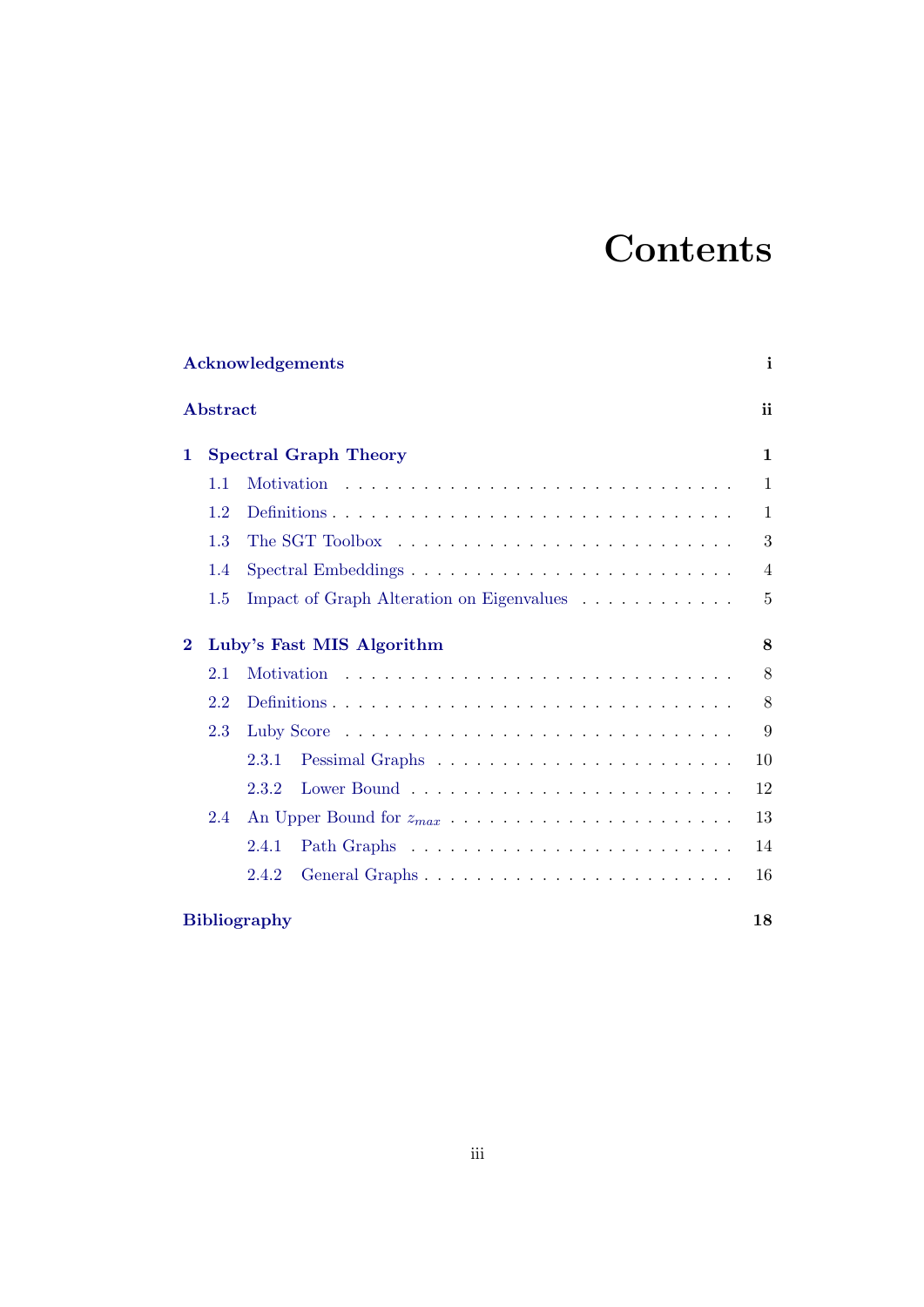## CHAPTER<sub>1</sub>

## <span id="page-4-0"></span>Spectral Graph Theory

### <span id="page-4-1"></span>1.1 Motivation

Spectral graph theory (SGT) deals with the eigenvalues and eigenvectors of various matrices related to graphs and what they express about the graphs. There are many applications: for example, bounds on graph-theoretical properties such as a graph's diameter have been proven in terms of some of the eigenvalues. And eigenvectors can be used to generate embeddings of graphs which completely disregard the vertex labeling — meaning two isomorphic graphs will always have the same embedding.

SGT is a challenging field of research because it is hard to gain an intuitive understanding of the meaning of the eigenvalues/-vectors. The SGT Toolbox was developed to enable interactively exploring how graphs relate to their eigenvalues/-vectors and how small changes to a graph, such as removing a vertex or changing an edge weight, perturb those values. Furthermore, we implemented graph altering algorithms and studied their impact on a graph's eigenvalues/ vectors.

### <span id="page-4-2"></span>1.2 Definitions

**Definition 1.1 (Graphs)** A graph  $G = (V, E, w)$  is defined by its vertex set V, its edge set  $E \subseteq \{(u, v) \mid u, v \in V\}$  and its edge weight function  $w : E \to \mathbb{R}^+$ (where  $\mathbb{R}^+$  denotes the set of positive real numbers).

For reasons of brevity, we will write  $w(i, j)$  instead of  $w((i, j))$  for the edge  $(i, j)$ .

**Definition 1.2 (Unweighted Graphs)** An unweighted graph is a graph where every edge has the same weight. We will simply write  $G = (V, E)$  to imply the edge function  $\forall e \in E : w(e) = 1.$   $\Diamond$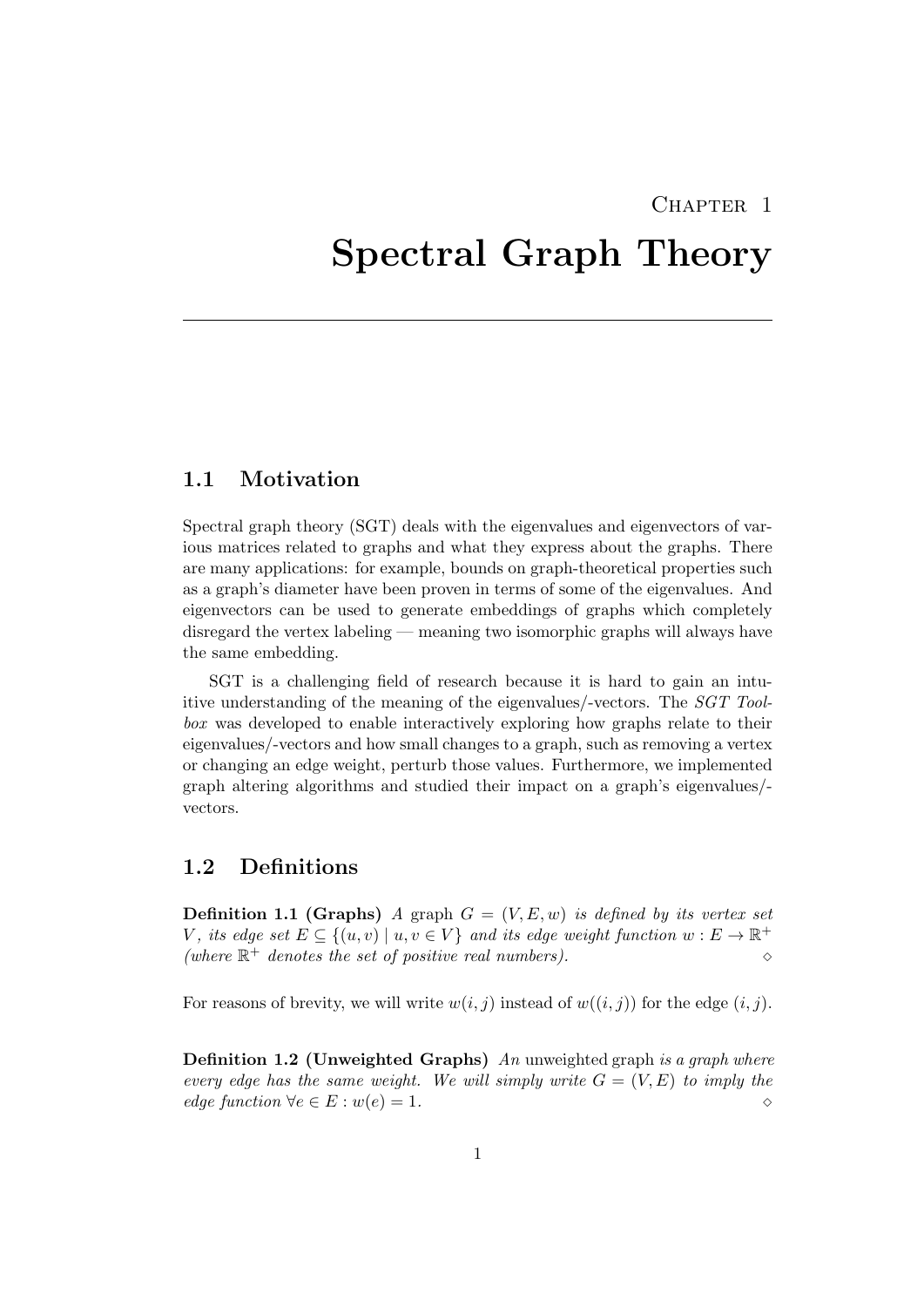#### 1. SPECTRAL GRAPH THEORY 2

**Definition 1.3 (Undirected Graphs)** A graph  $G = (V, E, w)$  is called undirected if and only if for every edge  $(u, v) \in E$ 

$$
(u, v) \in E \Leftrightarrow (v, u) \in E \ \land \ w(u, v) = w(v, u)
$$

 $holds.$   $\Diamond$ 

All the graphs we will be examining will be undirected and most of them will be unweighted. Without loss of generality we will always assume  $V = \{1, \ldots, n\}.$ 

The two graph related matrices considered most commonly in spectral graph theory are the adjacency matrix and the Laplacian matrix:

**Definition 1.4 (Adjacency Matrix)** The adjacency matrix  $A_G$  of a graph  $G = (V, E, w)$  is defined as the  $n \times n$ -matrix whose entries  $a_{i,j}$  are given by:

$$
a_{i,j} = \begin{cases} w(i,j) & \text{if } (i,j) \in E \\ 0 & \text{otherwise} \end{cases} .
$$

**Definition 1.5 (Vertex Degree)** The degree of a vertex  $v \in V$  in a graph  $G = (V, E, w)$  is given by

$$
degree(v) = \sum_{(v,u) \in E} w(v,u) .
$$

**Definition 1.6 (Laplacian Matrix)** For a graph G, let  $A_G$  be its adjacency matrix and  $D_G$  be the diagonal  $n \times n$ -matrix where the *i*-th diagonal entry is the degree of vertex i, then the Laplacian matrix  $L_G$  of G is defined as the  $n \times n$ matrix given by

$$
L_G = D_G - A_G \quad .
$$

**Definition 1.7 (Path Graphs)** The path graph  $Path_n = (V, E)$  is defined as follows:

$$
V = \{1, 2, ..., n\}
$$
  
\n
$$
E = \{(i, i + 1) | 1 \le i < n\}
$$

**Definition 1.8 (** $G_{n,p}$  **Graphs)**  $G_{n,p}$  is the class of random unweighted graphs with n vertices, where every possible edge between two different vertices exists independently of the other edges with probability  $p$ .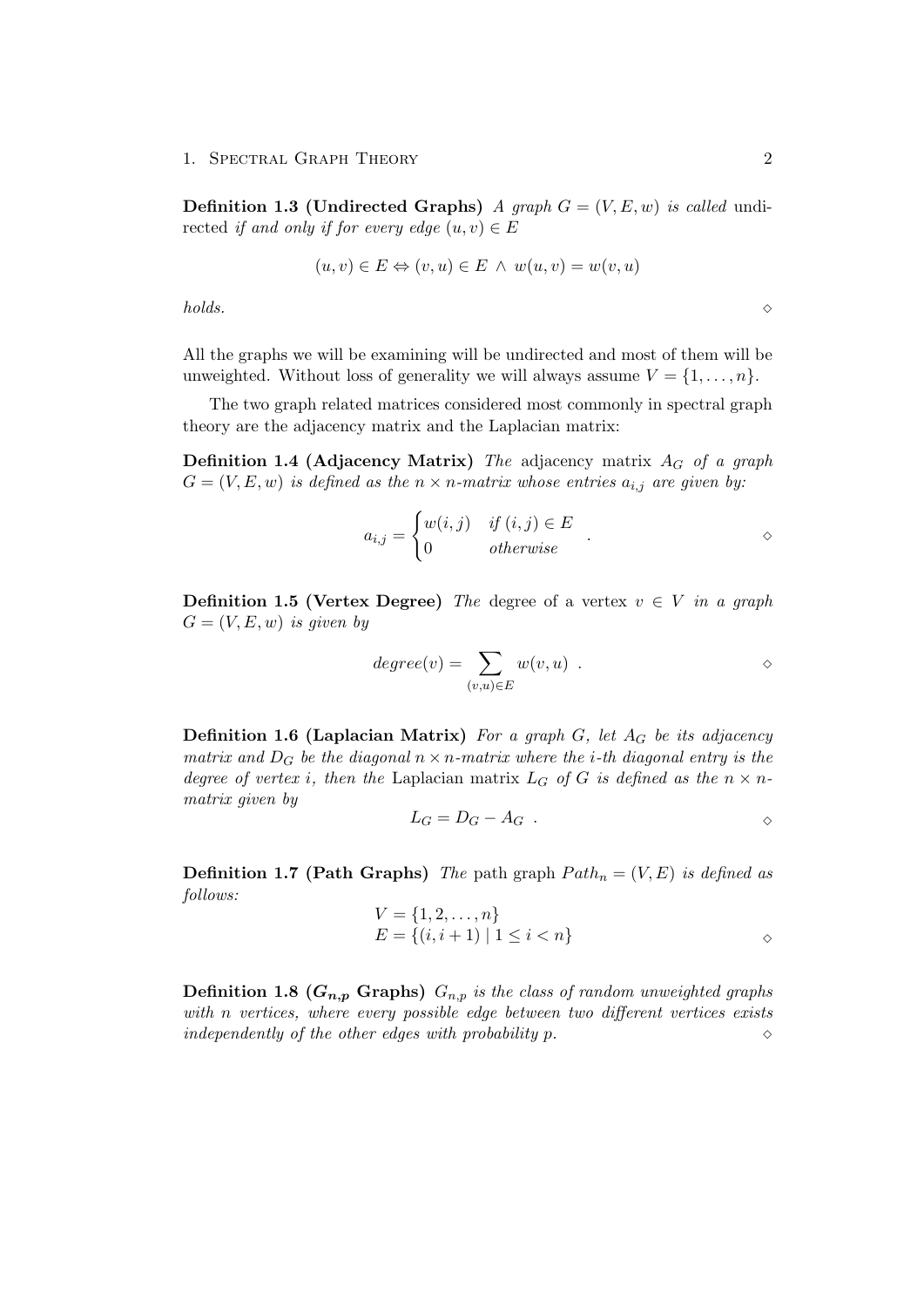## <span id="page-6-0"></span>1.3 The SGT Toolbox

The SGT Toolbox is a lightweight application which displays an undirected graph alongside the eigenvalues and eigenvectors of its Laplacian and adjacency matrices. It allows the user to edit the graph by adding or removing vertices and edges one at a time or by running a graph altering algorithm on it. After editing, the altered graph's eigenvalues are placed into a table for easy comparison with the eigenvalues of the previous graphs. (see fig. [1.1\)](#page-7-1)

A variety of ways to generate new graphs is offered. While an adjacency matrix can be entered directly, it is also possible to generate a graph choosing one from several basic graph types such as hypercubes, star graphs, grids and different kinds of random graphs. These basic graphs may be added to the current graph or even substitute every vertex of the current graph. This allows creating clustered graphs in a handy way.

Furthermore, the application supports displaying 2-dimensional spectral embeddings of graphs (cf. section [1.4\)](#page-7-0). Adequate eigenvectors are chosen automatically, unless the user manually selects which ones to use.

While the SGT Toolbox was originally designed to be used in the area of spectral graph theory it has since been extended to offer features useful when studying Luby's fast MIS algorithm (see chapter [2\)](#page-11-0).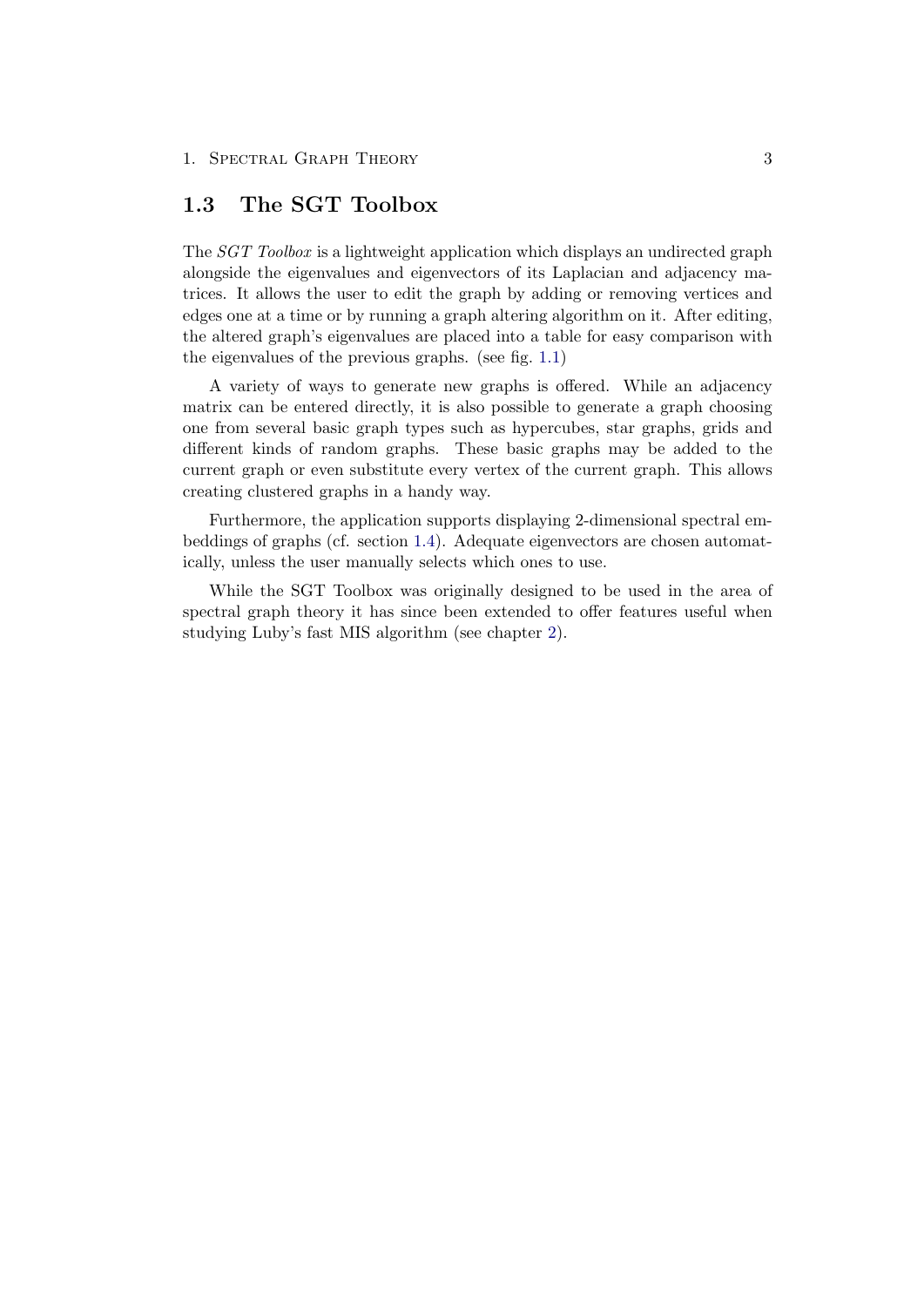#### 1. SPECTRAL GRAPH THEORY 4



<span id="page-7-1"></span>Figure 1.1: Main window of the SGT Toolbox. In the top left the current graph is displayed. At the bottom the eigenvalues of its Laplacian are shown on the left and various properties such as its diameter and its Luby score (cf. section [2.3\)](#page-12-0) are displayed on the right.

## <span id="page-7-0"></span>1.4 Spectral Embeddings

The elements of k eigenvectors of the Laplacian of a graph can be used to create a k-dimensional embedding for the graph, which is called a "spectral embedding". The coordinates of vertex i are given by the i-th elements of each of the  $k$ vectors. Figure [1.2](#page-8-1) shows a few examples. Spectral embeddings appear to take the inherent structure of the graph into account while not reflecting the labeling of the vertices.

Because the eigenvalues and eigenvectors do not depend on the labeling of the vertices of a graph, this gives us a way to test two graphs for isomorphism: if their spectral embeddings (picking the same eigenvectors) match, save for a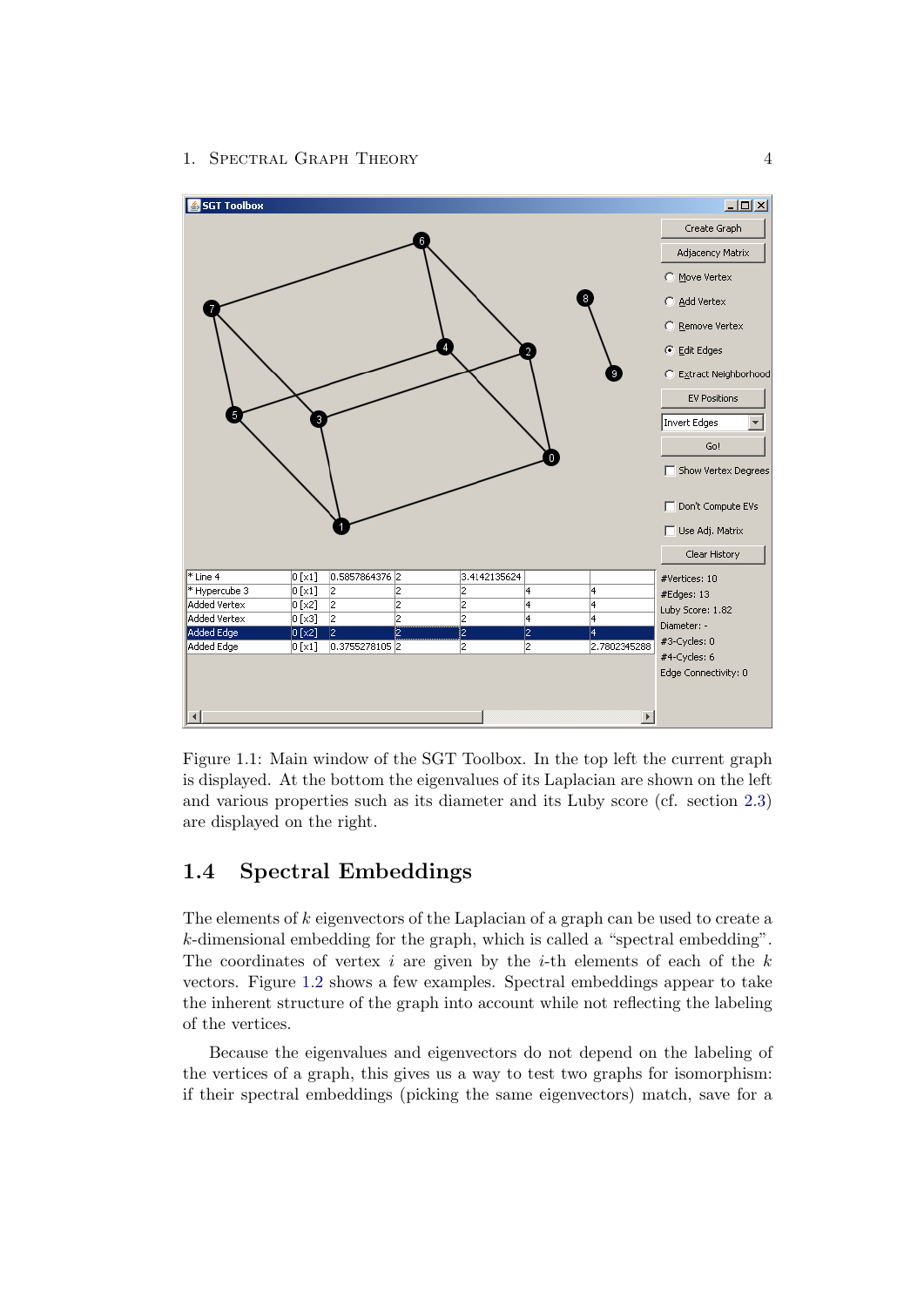

<span id="page-8-1"></span>Figure 1.2: 2-dimensional spectral embeddings of  $Path_{20}$  using the first and second eigenvectors (left),  $Path_{20}$  using the first and third eigenvectors (middle) and a 3-dimensional hypercube using the first and third eigenvectors (right)

possible mirroring, the graphs might match, too. However, if the embeddings do not match, there cannot be an isomorphism between the graphs. On a more basic level just comparing the eigenvalues will allow for a similar test.

Another application of these embeddings is detecting vertex clusters in graphs. Figure [1.3](#page-8-2) shows two examples illustrating the idea. McSherry [\[1\]](#page-21-1) proved that this can be employed reasonably reliably for two clusters if we can make a few assumptions about the graphs.



<span id="page-8-2"></span>Figure 1.3: 2-dimensional spectral embeddings of a graph with two distinguishable clusters (left), Path<sub>5</sub> with each vertex replaced by a  $G_{n=7,p=0.5}$  (middle) and  $Path_5$  for comparison (right) (first and second eigenvectors were used in all three cases)

Note: the "first", "second" etc. eigenvectors referenced in the captions of figures [1.2](#page-8-1) and [1.3](#page-8-2) refer to the eigenvector corresponding to the "smallest nonzero eigenvalue", the eigenvector corresponding to the "second smallest non-zero eigenvalue", and so on.

## <span id="page-8-0"></span>1.5 Impact of Graph Alteration on Eigenvalues

We hoped to discover that certain graph altering algorithms affected the spectral properties of graphs in a predictable manner. In particular the smallest nonzero eigenvalue  $\lambda_2$  of the Laplacian of a graph appeared promising as Cheeger's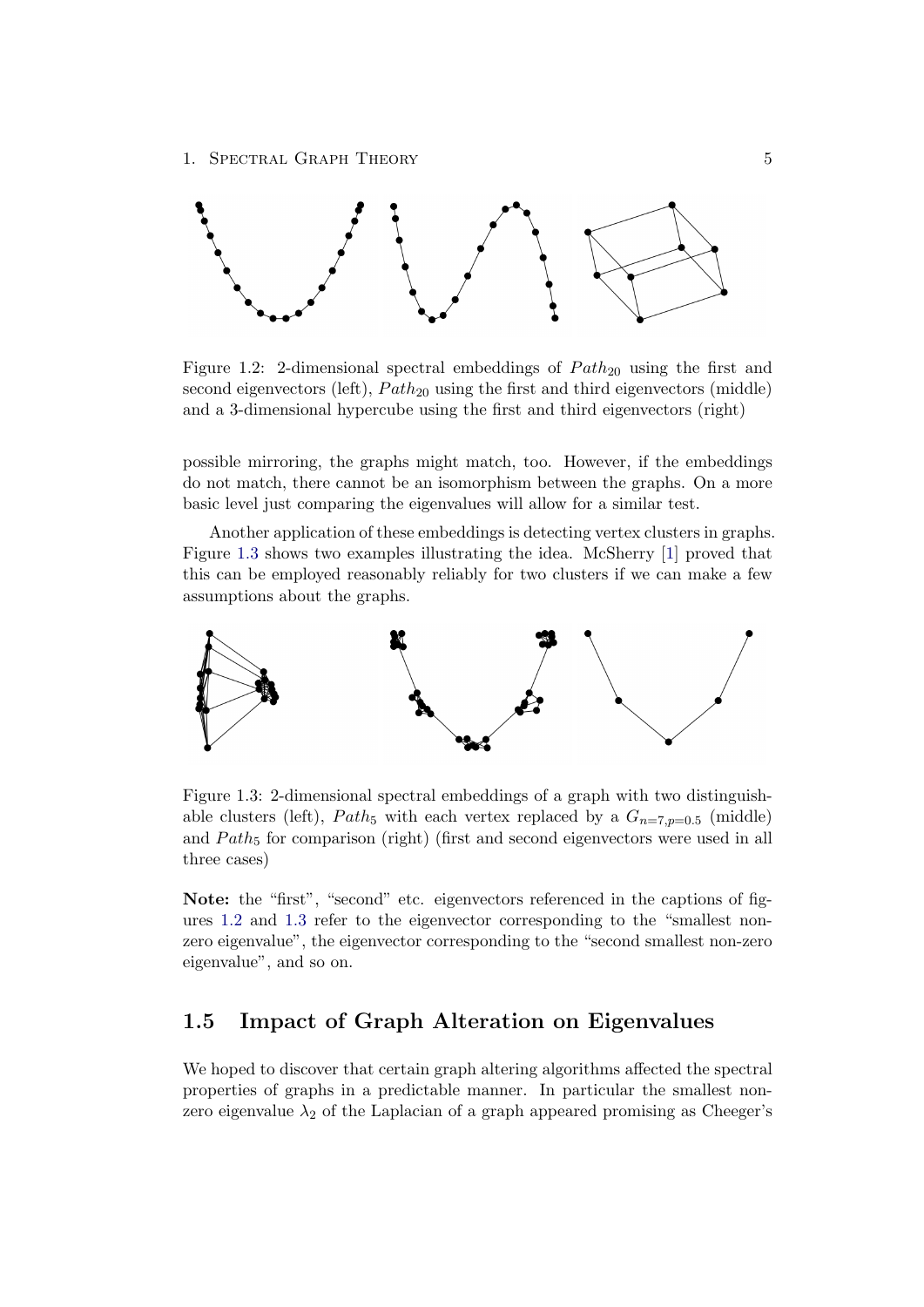#### 1. SPECTRAL GRAPH THEORY 6

inequalities relate it closely to the Cheeger constant of the graph. The Cheeger constant of a graph is a measure for how well connected the graph is. For a graph  $G = (V, E)$  it is given by

$$
h_G = \min\left\{ \frac{|\partial A|}{|A|} \middle| A \subseteq V, 0 < |A| < \frac{|V|}{2} \right\}
$$

where  $\partial A$  is the set of edges crossing the boundary of A:

$$
\partial A = \{(u, v) \in E \mid u \in A, v \in V \setminus A\} .
$$

Cheeger [\[2\]](#page-21-2) originally proved the relationship for manifolds. It was later extended to graphs, but it seems unclear whom this extension goes back on.

At first we used the SGT Toolbox to test our hypotheses, but we felt that doing this manually did not allow us to capture enough of the possible graphs. We used the toolbox's codebase to simulate different graph altering algorithms on 30000  $G_{n,p}$  graphs with 50 to 100 vertices and values for p from 0.2 to 0.8. Specifically we tracked the largest and the three smallest non-zero eigenvalues of the Laplacian before and after executing the graph altering algorithm. We then examined the difference  $(\text{old}-\text{new})$ , the quotient  $\left(\frac{\text{old}}{\text{new}}\right)$  and the quotient of the logarithms  $\left(\frac{\log old}{\log new}\right)$  for each of the tracked values.

The algorithms we inspected were:

- Three separately tracked subsequent rounds of Luby's fast MIS algorithm (see algorithm [2\)](#page-12-1)
- 1, 30 and 300 rounds of a spring embedder algorithm (given by algorithm [1\)](#page-10-0) initialized with random vertex positions; here we used the edge weight function used internally by the algorithm to compute the eigenvalues for the different embeddings before and after. Our implementation is using Coulomb repulsion and Hooke attraction as was first suggested by Fruchterman and Reingold [\[3\]](#page-21-3).
- "Performing a min cut" on the graph, i.e. finding any minimal cut and removing the edges it consists of from the graph

The results showed the following patterns:

Luby's algorithm generally decreased the eigenvalues. The differences as well as the quotients increased monotonously as  $n$  and  $p$  grew. With each subsequent round on the same graph the change diminished.

The spring embedding also decreased all the tracked eigenvalues, and the differences and quotients increased as n and p grew as well.

For Luby's algorithm we repeated this experiment with the eigenvalues of the adjacency matrix. The results were similar with a few exceptions. This time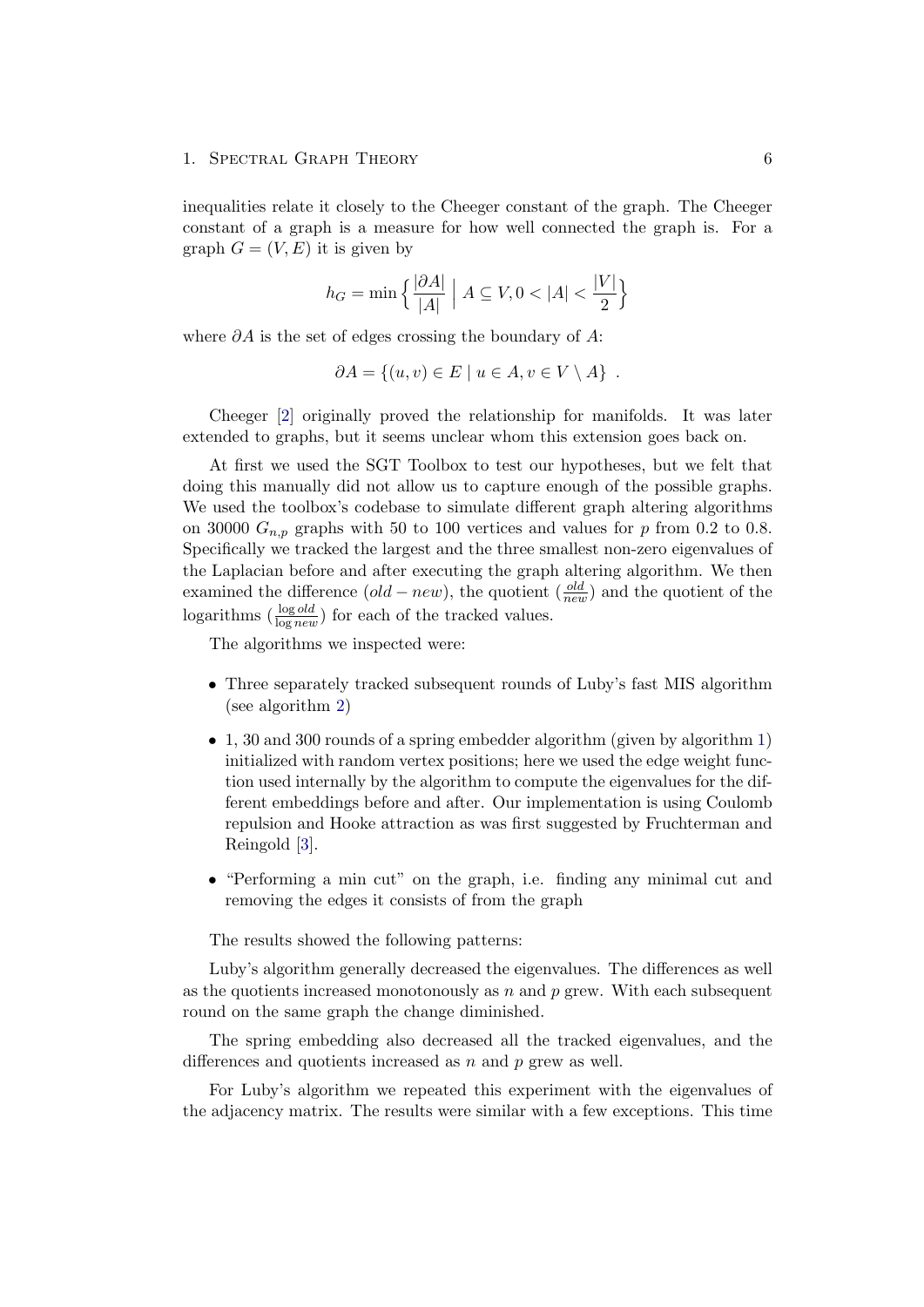1. SPECTRAL GRAPH THEORY 7

<span id="page-10-0"></span>Algorithm 1 One Round of a 2-dimensional "spring embedder" using Coulomb repulsion and Hooke attraction

**Input:** An undirected, unweighted graph  $G = (V, E)$  and a 2-dimensional embedding  $e: V \to \mathbb{R}^2$  for G. Compute the edge weight function  $w(u, v) = \begin{cases} |e(u) - e(v)| & \text{if } (u, v) \in E \\ 0 & \text{if } (u, v) \in E \end{cases}$ 0 otherwise. Compute the force  $f(u, v) = \left(\frac{c_{repulsion}}{|u-v|}\right)^2 - c_{attraction}w(u, v)|u - v|$ Compute the new embedding  $e_{out}(v) = e(v) + \sum$  $u \in V$ <br> $u \neq v$  $u-v$  $\frac{u-v}{|u-v|}f(u,v)$ return  $e_{out}$ 

larger values of  $n$  decreased the quotient (while still increasing the difference), and the differences did not monotonously grow for larger values of  $p$ , reaching a maximum somewhere between  $p = 0.5$  and  $p = 0.7$ .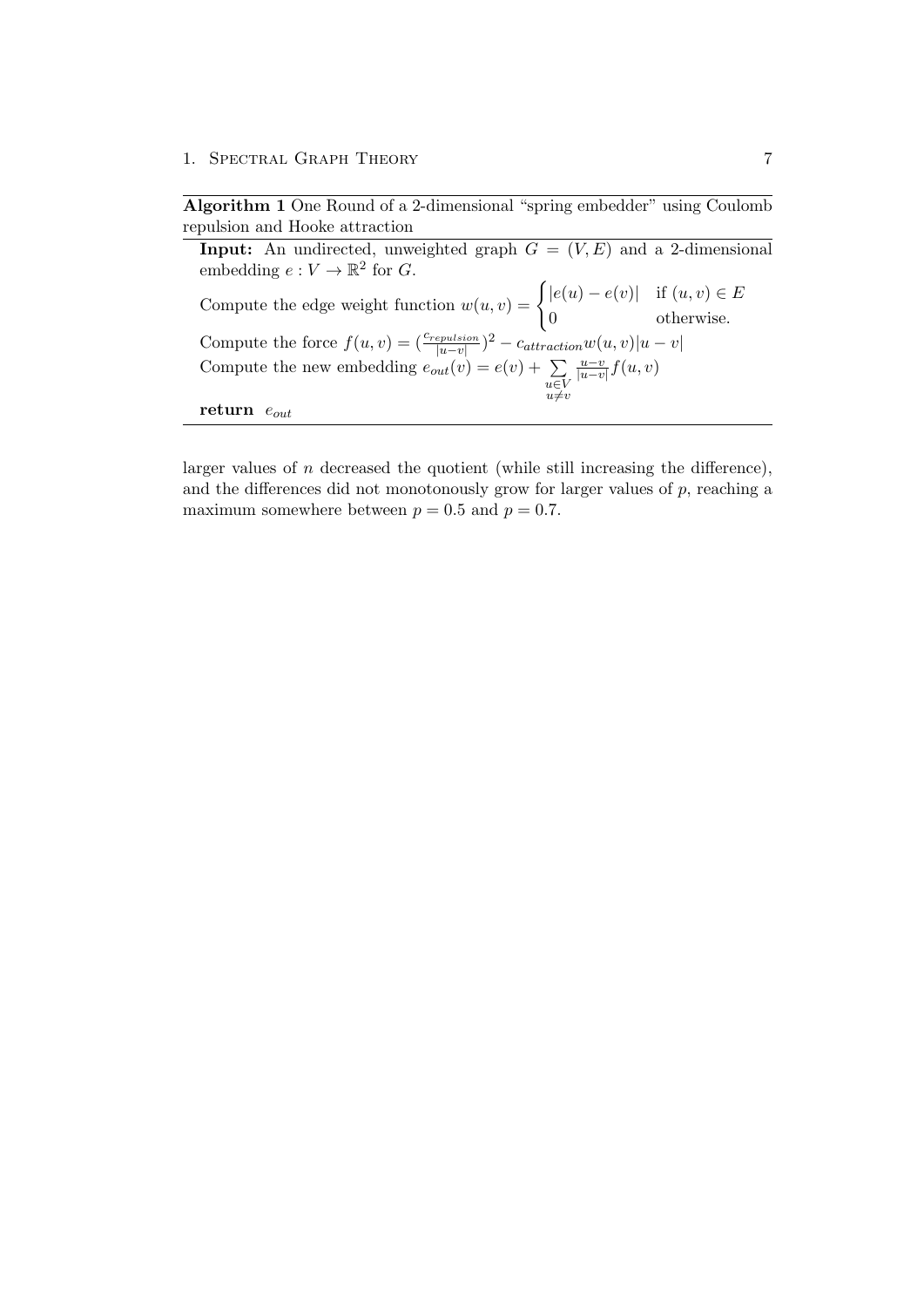## CHAPTER<sub>2</sub>

## <span id="page-11-0"></span>Luby's Fast MIS Algorithm

### <span id="page-11-1"></span>2.1 Motivation

Luby's algorithm is a distributed algorithm for finding a maximal independent set (MIS) of a network's graph. It was initially introduced by Luby [\[4\]](#page-21-4) in 1985. We will discuss an improved and simplified version based on the work of Métivier et al. [\[5\]](#page-21-5).

The algorithm terminates in at most  $O(\log n)$  rounds with high probability (n being the number of vertices), but on most non-random graphs it terminates even faster. It is unclear which properties of a graph dictate how well Luby's algorithm performs on it. We want to find a graph class on which the algorithm requires  $\Theta(\log n)$  rounds, thus making this bound tight.

In order to better understand the algorithm and make arguing about it easier we also examine " $z_{max}$ ", the maximum distance from any node to an already determined MIS node after only one round of the algorithm.

## <span id="page-11-2"></span>2.2 Definitions

Let graphs and the graph classes  $G_{n,p}$  and  $Path_n$  be defined as in section [1.2.](#page-4-2) We will, however, only be looking at undirected and unweighted graphs in this chapter. Let  $dist(u, v)$  be defined as the length of the shortest path between the vertices u and v.

**Definition 2.1 (Independent Sets)** Given an undirected Graph  $G = (V, E)$ an independent set is a subset of nodes  $U \subseteq V$ , such that no two nodes in U are adjacent (i.e. share an edge). An independent set is maximal if no node can be  $\alpha$  added without violating this constraint.  $\Diamond$ 

Definition 2.2 (W.h.p.) We say a statement holds w.h.p. (with high probability) if it holds with probability at least  $1 - \frac{1}{n^c}$  for every  $c \ge 1$ .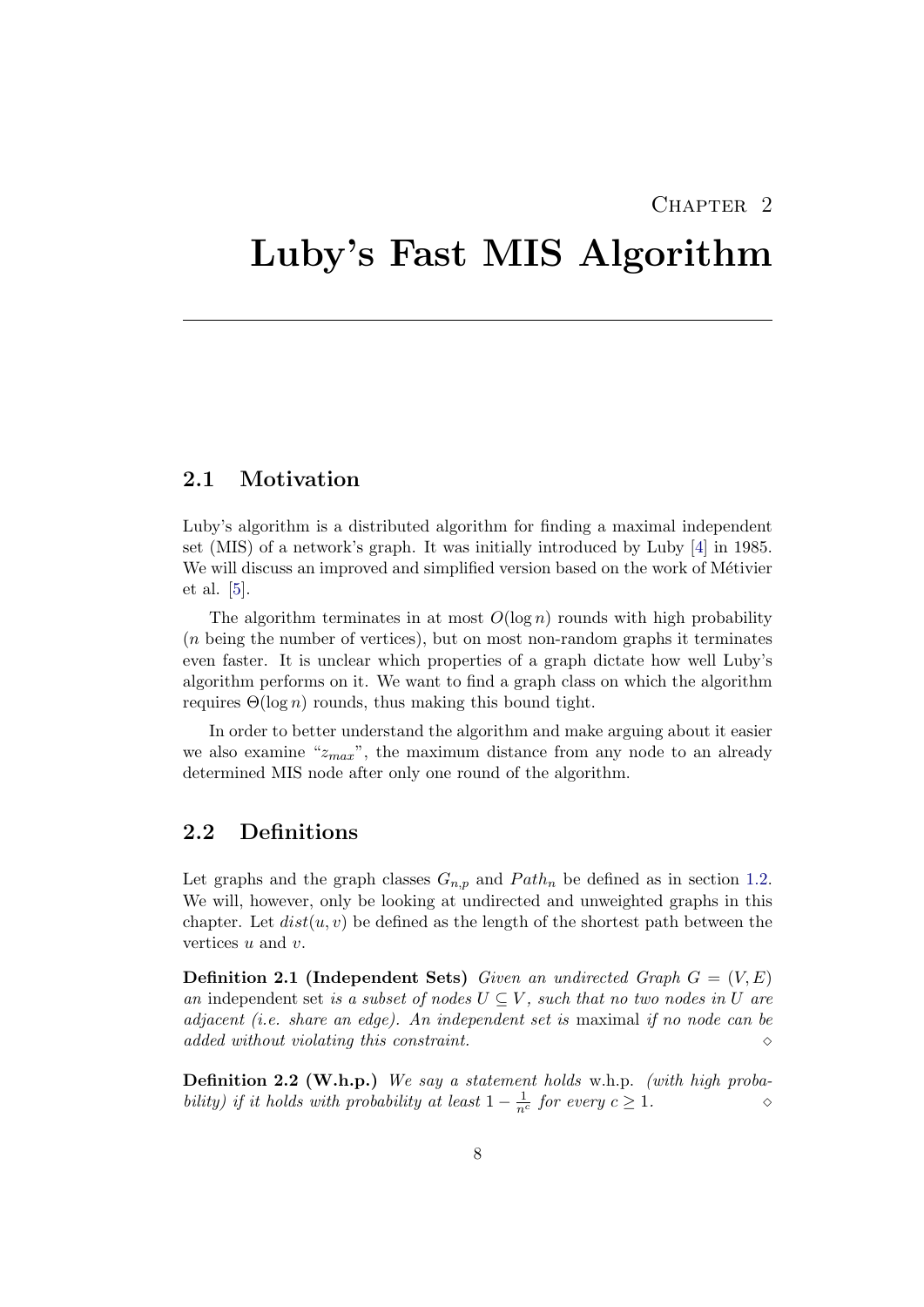This notation is usually used with statements incorporating some kind of asymptotical bound such as  $O(n)$ , which allows masking the effect of any chosen c. It is assumed that  $c$  is chosen reasonably low in practice. Luby's algorithm was shown to terminate in at most  $O(\log n)$  rounds w.h.p. by Métivier et al. [\[5\]](#page-21-5).

The pseudocode for the version of Luby's algorithm we will discuss is given by algorithm [2.](#page-12-1)

#### <span id="page-12-1"></span>Algorithm 2 Luby's Algorithm

The algorithm operates in rounds. It terminates once all nodes have terminated.

A single round is as follows:

1) Each node v chooses a random value  $r(v) \in [0, 1]$  and sends it to its neighbors.

2) If  $r(v) < r(w)$  for all neighbors  $w \in N(v)$ , node v enters the MIS and informs its neighbors.

3) If v or a neighbor of v entered the MIS, v terminates (v and all edges adjacent to  $v$  are removed from the graph), otherwise  $v$  enters the next round.

### <span id="page-12-0"></span>2.3 Luby Score

Definition 2.3 (Luby Score) The Luby score of a graph or class of graphs is the average number of rounds Luby's algorithm takes to complete.  $\Diamond$ 

For  $n \leq 1000$  this score takes on values in the range from 1 to about 5 — that is, Luby's algorithm completely devours any graph with 1000 vertices in only 5 rounds on average!

Relating the Luby score to classic graph-theoretical properties is more difficult than one might at first suspect.

Most of the time, a higher edge connectivity and a higher number of edges in general lead to a higher Luby score, but optimizing these values to the extreme makes us arrive at the complete graph — which Luby's algorithm never fails to completely process in a single round.

Similarly, a graph's diameter seems to correlate with its Luby score in that a lower diameter generally increases the Luby score; however, the complete graph has the lowest possible diameter, too.

There appears to be a certain "optimal" number of edges with regard to Luby's algorithm. On the one hand, the number needs to be high enough to obtain a certain connectivity, but on the other hand, the number needs to be low enough, to avoid losing too many vertices per vertex which enters the MIS.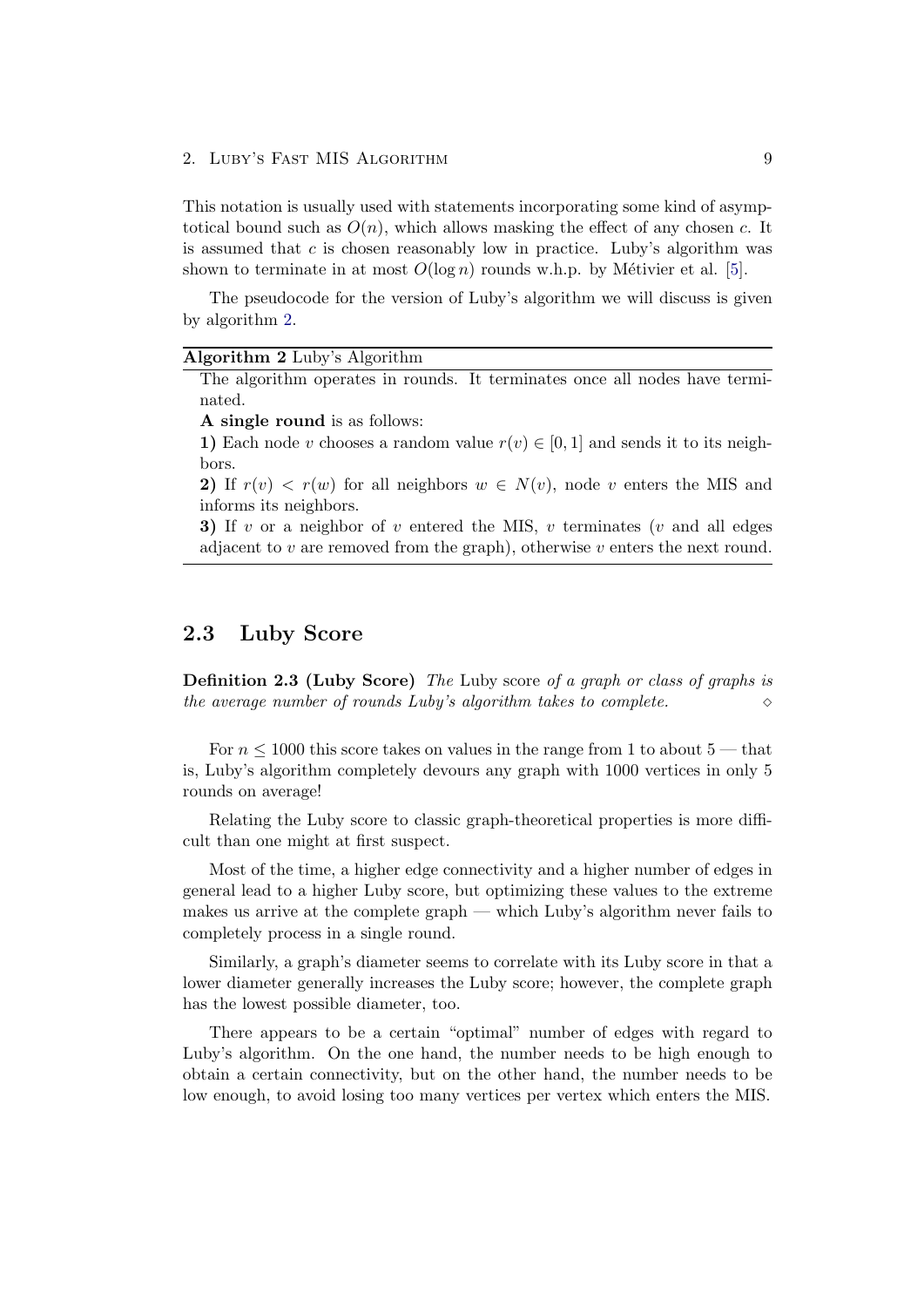Finally, a higher number of vertices allows for a higher Luby score than a lower number. This might appear somewhat obvious, but is certainly worth being mentioned.

#### <span id="page-13-0"></span>2.3.1 Pessimal Graphs

In this section we will describe the "worst" graphs we found — that is, the graphs with the highest Luby score for a given number of vertices n. Algorithm [3](#page-13-1) gives instructions on how to create "Bad Luby" graphs and algorithm [4](#page-13-2) shows how to use two "Bad Luby" graphs to create a "Bad Luby $\times 2$ " graph which has an even higher Luby score.

#### <span id="page-13-1"></span>Algorithm 3 Generation of "Bad Luby" graphs

 $V \Leftarrow \{1, \ldots, n\}, E \Leftarrow \emptyset$ Enumerate all possible edges  $\{(u, v) | u, v \in V, u \neq v\}$  and process them in a random order. for each edge  $(u, v)$  do if  $dist(u, v) > 2$  according to  $(V, E)$  then  $E \Leftarrow E \cup \{(u, v)\}\$ end if end for return  $(V, E)$ 

<span id="page-13-2"></span>

| <b>Algorithm 4</b> Generation of "Bad Luby $\times 2$ " graphs |  |  |  |  |  |  |
|----------------------------------------------------------------|--|--|--|--|--|--|
|----------------------------------------------------------------|--|--|--|--|--|--|

 $V \Leftarrow \{1, \ldots, n\}$ Generate two "Bad Luby" graphs  $A = (V, E_A)$  and  $B = (V, E_B)$  each with n vertices independently. return  $(V, E_A \cup E_B)$ 

Originally, the idea behind the single Bad Luby graph was to create a graph with the smallest reasonable diameter (namely 2) while using as few edges as possible and avoiding "central" vertices. This already beat the "toughest"  $G_{n,p}$ graphs we had found. But it turned out that drastically increasing the number of edges increased the Luby Score even further.

Adding the edges of a third Bad Luby graph on top does not improve the Luby score any further but instead worsens it. It is our understanding that Bad Luby $\times$ 2 happens to work so well because it gets close to the "optimal" number of edges.

However,  $G_{n,p}$  graphs generated with p chosen such that the resulting number of edges matches the number of edges of a Bad Luby $\times$ 2 graph with the same n consistently fail to reach the Luby scores which Bad Luby $\times$ 2 graphs consistently reach. Hence, there must be some property other than the number of edges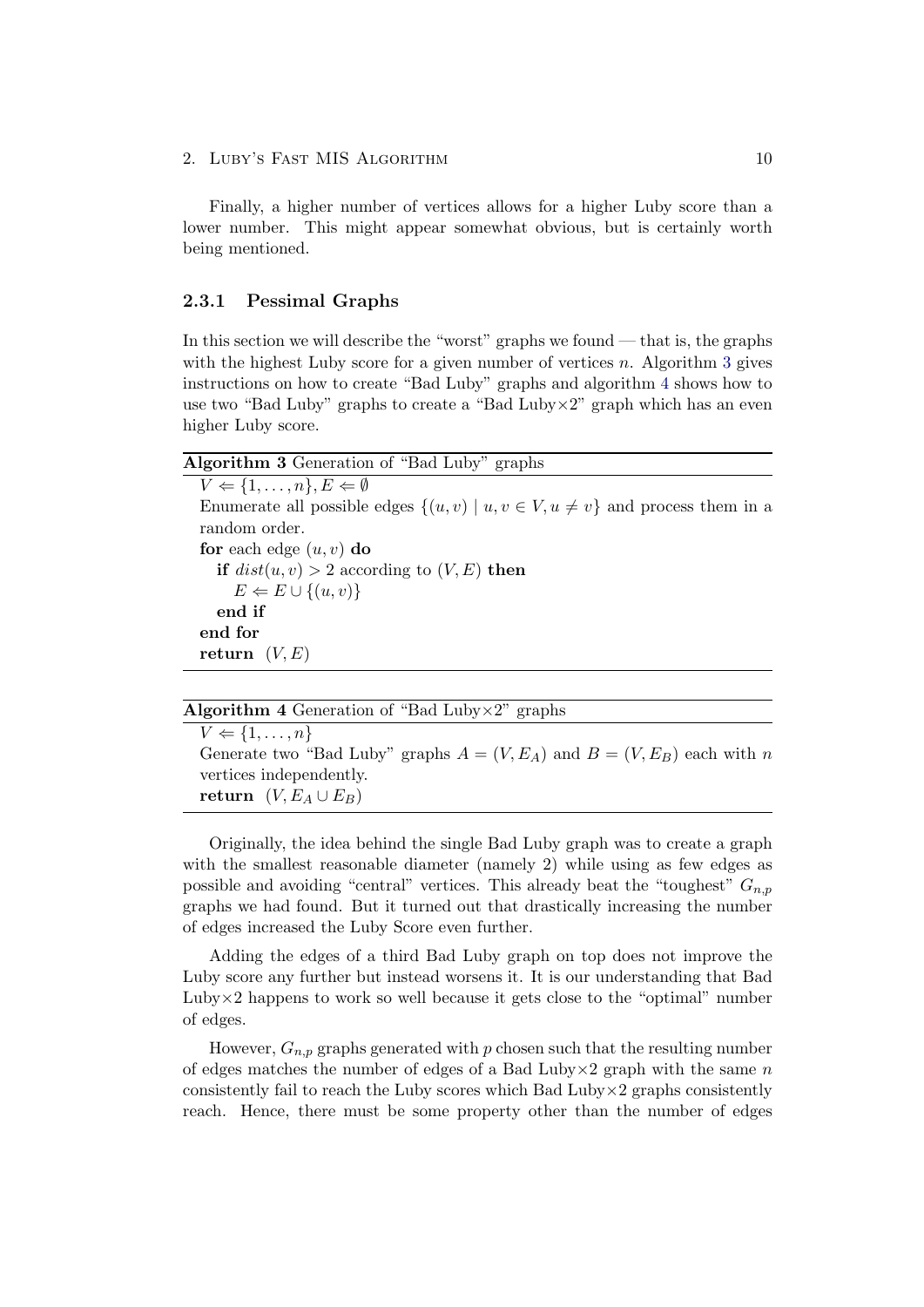about Bad Luby $\times$ 2 which increases its score. This may be a topic for further research.

The SGT Toolbox has options to generate Bad Luby graphs as well as merge two such graphs as is necessary to obtain a Bad Luby×2 graph.

Figure [2.1](#page-14-0) shows a comparison of the Luby scores of different graph classes for different numbers of vertices. The top diagram uses a linear scale, while the bottom one uses a logarithmic scale.



<span id="page-14-0"></span>Figure 2.1: Comparison of Luby scores between graph classes

It is to be noted that the Luby scores for individual  $G_{n,p}$  graphs actually fluctuate significantly. For this plot the Luby scores of about 200 graphs were averaged for each data point.

However, in turn, Bad Luby and Bad Luby $\times$ 2 graphs exhibit a very stable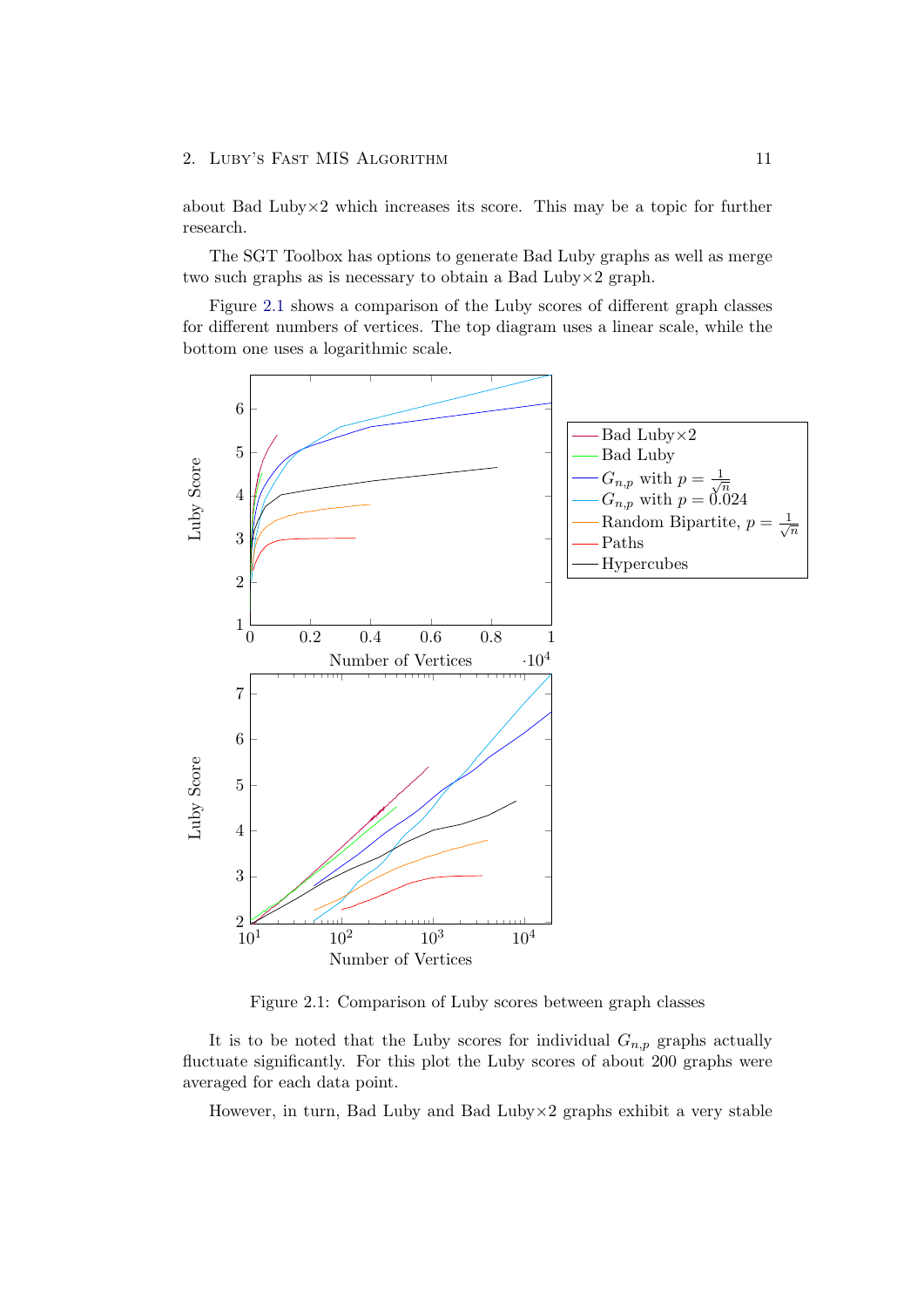#### Luby score.

Note that the curve of  $G_{n,p}$  with fixed  $p = 0.024$  on the logarithmic scale mostly resembles a straight line but seems to be overlaid with a periodic wave. To verify that this was no coincidence, we increased the sampling rate of n for this curve to 50 up to  $n = 500$  and to 250 up to  $n = 3000$ .

As the period of the wave appears to coincide with the rate at which the Luby score increases by 1, one might speculate that this is caused by some kind of peculiar "end game" forming around the completion of the final round of Luby's algorithm.

#### <span id="page-15-0"></span>2.3.2 Lower Bound

While it has been shown that Luby's algorithm requires at most  $O(\log n)$  rounds w.h.p. for any graph, fig. [2.1](#page-14-0) suggests that certain graph classes may actually also exhibit a lower bound of  $\Omega(\log n)$ :  $G_{n,p}$  both with fixed p and  $p = \frac{1}{\sqrt{n}}$  $\frac{1}{n}$  and Bad Luby $(x2)$  are candidates with their close to logarithmic curves.

Bad Luby graphs are not easily argued about due to the convoluted nature of their generation. However,  $G_{n,p}$  seem simple enough to reason about.

While we did not succeed in proving the lower bound for  $G_{n,p}$ , we will outline the proof attempted and show where it fails:

If we can show that (a) on average a constant percentage of all vertices of the given graph survives a single round of Luby's and (b) after each round of Luby's we again have a graph where every edge (between the remaining vertices) has the same probability to exist, this implies exactly the lower bound on the number of rounds we want to prove: a logarithmic one.

Part (a) seems easily shown: if every edge has the same fixed probability to exist, there is also a fixed probability for every vertex to have only one neighbor with at least two neighbors, which results in a chance of at least  $\frac{1}{6}$  for the first vertex to survive. The probability for vertices to satisfy this criterion may actually rise as the number of vertices decreases, however, it never increases beyond a value around roughly  $\frac{1}{3}$  for any n or p.

Part (b), however, is impossible to show, because it is not quite true! While the graphs which endured one round of Luby's algorithm seem to be close to proper  $G_{n,p}$  graphs (i.e. have the same probability for each edge), they do not exactly agree for any probability p. A test over many thousands of instances of  $G_{n,p}$  showed that after one round of Luby's the distribution of vertex degrees favored vertices with an average degree notably stronger than the vertex degree distribution in a proper  $G_{n,p}$  (with adequatly set n and p to imitate the vertex and edge count).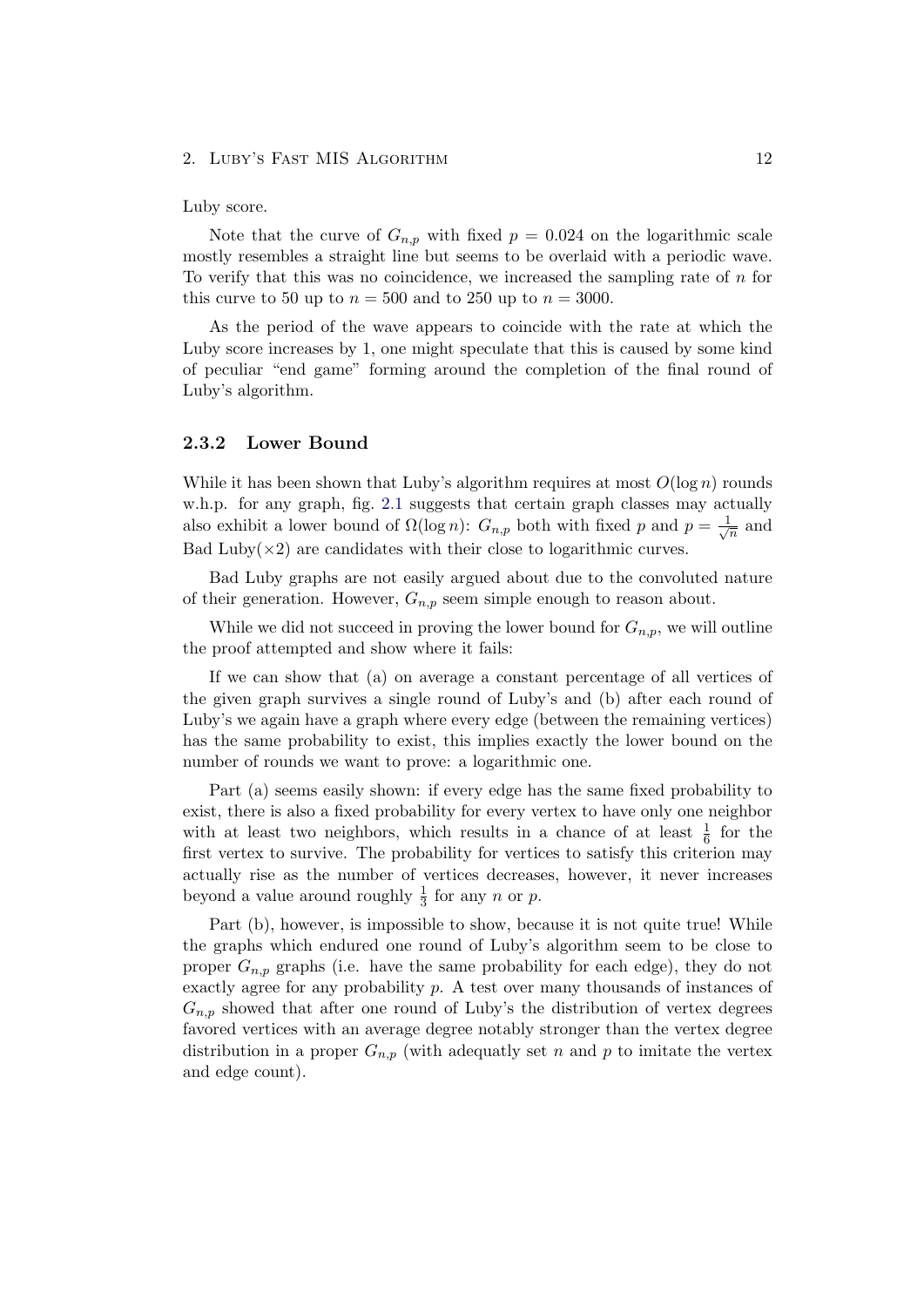## <span id="page-16-0"></span>2.4 An Upper Bound for  $z_{max}$

In order to better understand Luby's algorithm we will now focus on a single round of it. In particular, we are interested in  $z_{max}$ , the maximum distance from any node to an MIS node.

**Definition 2.4** ( $z(v)$  and  $z_{max}$ ) We call the distance of a vertex v to the closest MIS vertex  $z(v)$ . We call the largest such value  $z_{max}$ .

<span id="page-16-2"></span>
$$
z(v) = \min\{dist(v, u) \mid u \in MIS\}
$$
  

$$
z_{max} = \max_{v \in V} z(v)
$$

We want to show the following:

Theorem 2.5 (Upper Bound for  $z_{max}$  for Any Graph) For any graph  $G =$  $(V, E)$  the following holds with high probability:

<span id="page-16-1"></span>
$$
z_{max} \le O(\log n) \tag{8}
$$

We first require the following lemma:

**Lemma 2.6** For any graph  $G = (V, E)$ :

 $z(v) \leq O(\log n)$  w.h.p. for every vertex  $v \in V \implies z_{max} \leq O(\log n)$  w.h.p.  $\diamond$ 

PROOF (LEMMA [2.6\)](#page-16-1) Consider the following:

$$
P[z_{max} > O(\log n)] = P[\exists v \in V : z(v) > O(\log n)]
$$
  
\n
$$
\leq \sum_{v \in V} P[z(v) > O(\log n)] \qquad \text{(Union Bound)}
$$
  
\n
$$
\leq n \cdot \frac{1}{n^{c_{left}}}
$$
  
\n
$$
= \frac{1}{n^{c_{left}-1}}
$$
  
\n
$$
\Rightarrow P[z_{max} \leq O(\log n)] \geq 1 - \frac{1}{n^{c_{left}-1}}
$$

where  $c_{left}$  is the "w.h.p." constant of the left side of our implication. Let  $c_{right}$ be the "w.h.p." constant of the right side. We can then choose  $c_{left} = c_{right} + 1$ to obtain

$$
P[z_{max} \le O(\log n)] \ge 1 - \frac{1}{n^{c_{right}}}
$$

 $\Diamond$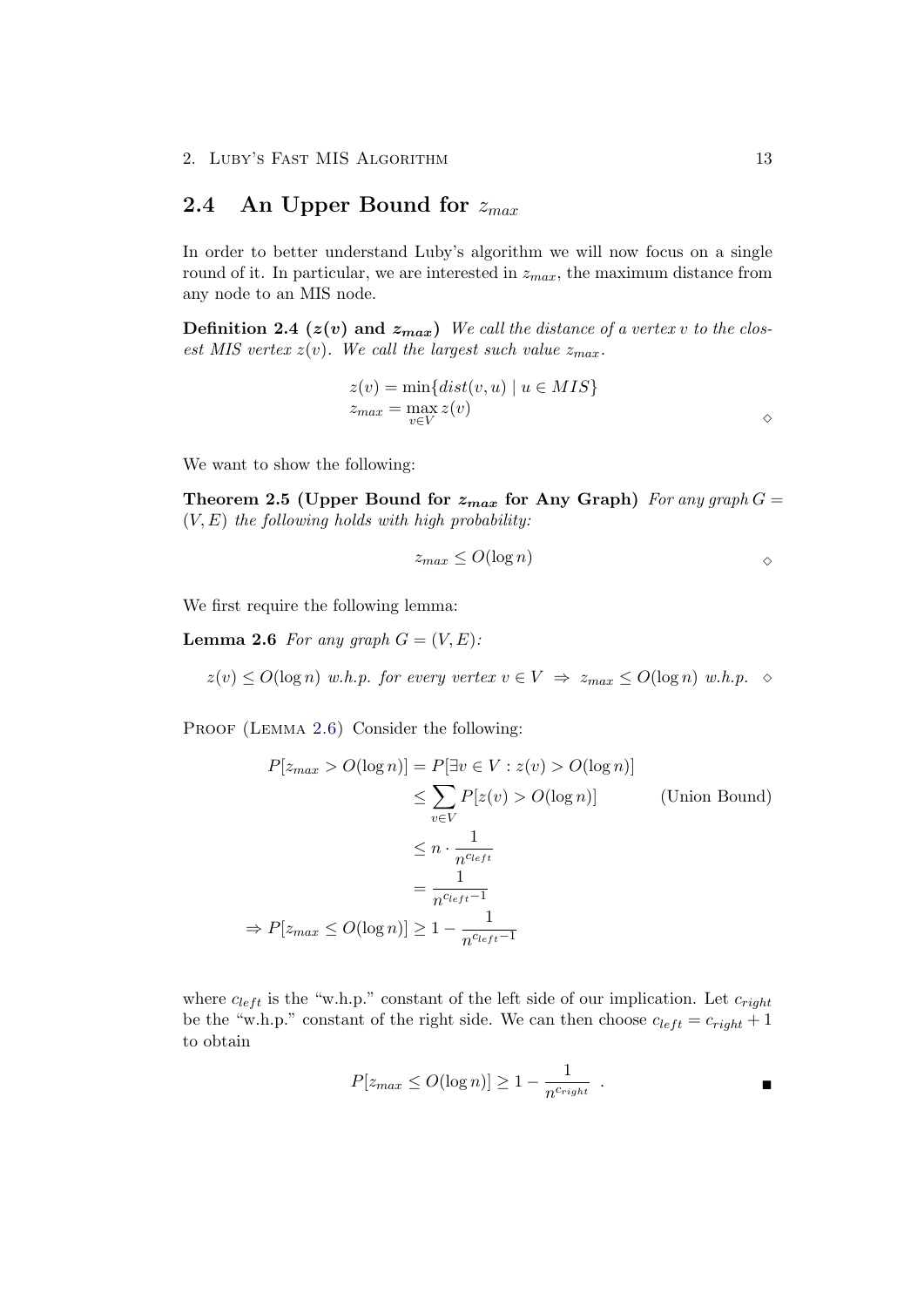#### <span id="page-17-0"></span>2.4.1 Path Graphs

Let us first consider the bound only for the class of path graphs.

Theorem 2.7 (Upper Bound for  $z_{max}$  for Path Graphs) For any path graph  $Path_n$  the following holds with high probability:

<span id="page-17-2"></span><span id="page-17-1"></span>
$$
z_{max} \le O(\log n) \qquad \qquad \diamond
$$

For the proof we will need the following technical lemma:

**Lemma 2.8** For any  $n \geq 2$  and  $c \geq 1$  the following holds:

$$
(5c\log n)!^2 \ge n^c
$$

PROOF (LEMMA [2.8\)](#page-17-1) Using Stirling's approximation we obtain:

$$
(5c \log n)!^2 \ge \left(\sqrt{2\pi 5c \log n} \left(\frac{5c \log n}{e}\right)^{5c \log n}\right)^2
$$

$$
\ge \left(\left(\frac{5c \log n}{e}\right)^{5c \log n}\right)^2
$$

$$
= \left(\frac{5c \log n}{e}\right)^{10c \log n}
$$

$$
= (5c \log n)^{10c \log n} n^{-10c}
$$

Thus, all that remains to be shown is

$$
(5c \log n)^{10c \log n} n^{-10c} \ge n^c
$$

$$
(5c \log n)^{10c \log n} \ge n^{11c}
$$

$$
\log((5c \log n)^{10c \log n}) \ge \log(n^{11c})
$$

$$
10c \log n \log(5c \log n) \ge 11c \log n
$$

$$
10 \log(5c \log n) \ge 11
$$

$$
\log(5c \log n) \ge 1.1
$$

$$
\log 5 + \log c + \log \log n \ge 1.1
$$

We know  $\log 5 \ge 1.6$ ,  $\log c \ge 0$  (for  $c \ge 1$ ) and  $\log \log n \ge -0.3666$  (for  $n \ge 2$ ), which leaves us with

$$
1.6 + 0 - 0.3666 \ge 1.1
$$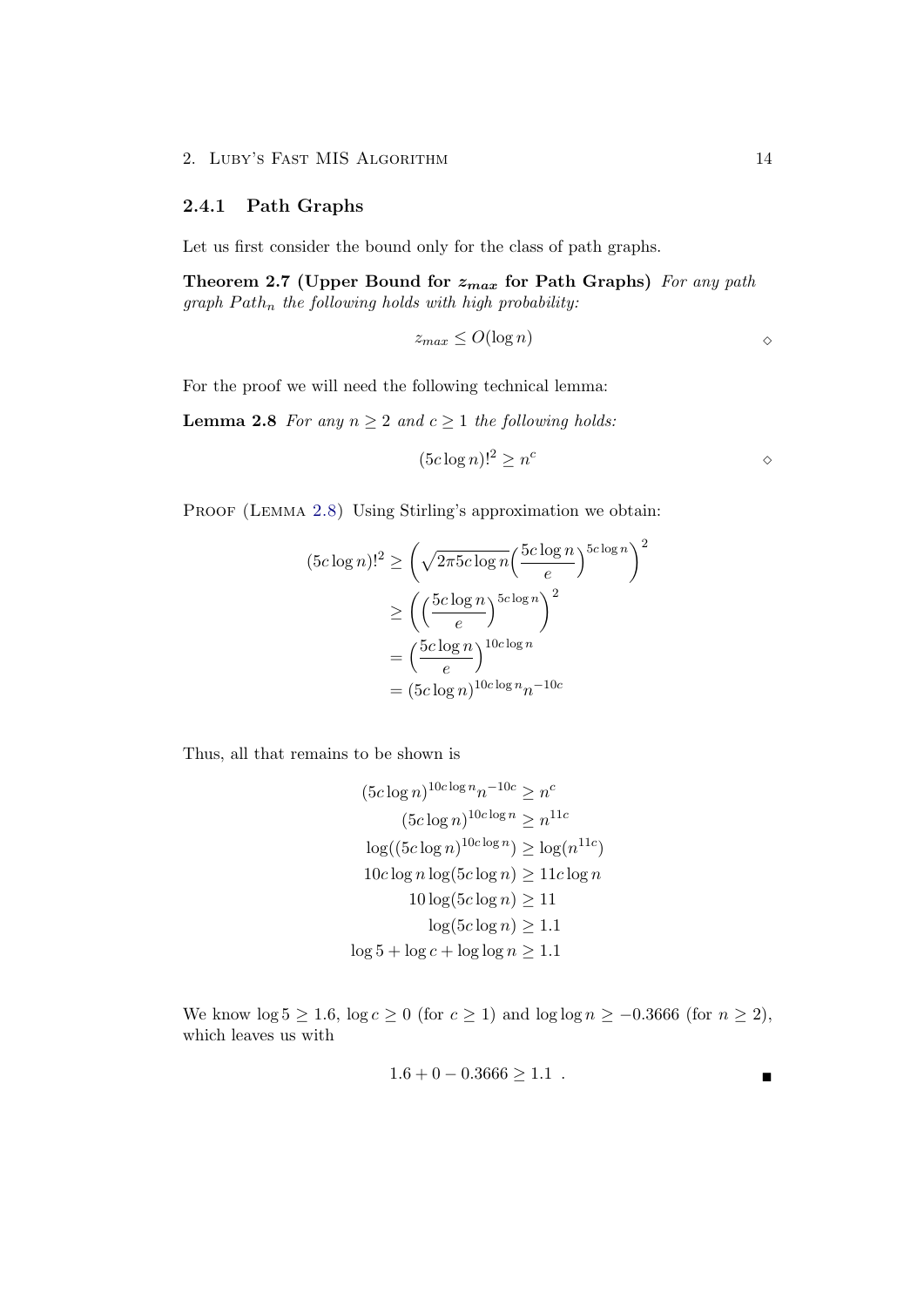PROOF (THEOREM [2.7\)](#page-17-2) Consider the set of the random values in the x-neighborhood  $N_x(v)$  of a vertex v to be an ordering on those  $2x + 1$  vertices. Let u be the vertex with the highest random value in  $N_x(v)$ . Note that  $z(v) \geq x$  holds if and only if starting from u the random values of vertices in  $N_x(v)$  decrease monotonically in both directions as you follow the path.

Assume u is given by being i hops from the vertex in  $N_x(v)$  with the lowest index. Then, the number of different possible orderings for the remaining  $2x$ vertices is  $\binom{2x}{i}$  $\binom{dx}{i}$  (the orderings on both sides of u are fixed, but there are "2x") choose i" ways to distribute the vertices among the sides). Thus, overall there are  $\sum_{ }^{2x}$  $i=0$  $\binom{2x}{i}$  $\sum_{i=1}^{x}$  orderings which satisfy  $z(v) \geq x$ .

Since there are  $(2x+1)!$  possible orderings and every ordering has the same probability of occurring, we obtain:

$$
P[z(v) \ge x] = \frac{\sum_{i=0}^{2x} {2x \choose i}}{(2x+1)!}
$$
  

$$
\le \frac{{2x \choose x} (2x+1)}{(2x+1)!}
$$
  

$$
= \frac{{2x \choose x}}{(2x)!}
$$
  

$$
= \frac{(2x)!}{(2x)!x!x!}
$$
  

$$
= \frac{1}{x!^2}
$$
  

$$
P[z(v) \le x - 1] \ge 1 - \frac{1}{x!^2}
$$

Note that for vertices within  $x - 1$  hops of the first or last vertex of the path  $P[z(v) \geq x]$  is lower than for regular vertices. This is because there is only a single ordering of the vertices in the x-neighborhood of  $v$  which allows this event to happen: the highest random value at the "end" of the graph and the others following in descending order. Hence, we can disregard these special cases for our bound.

If we now choose  $x = 5c \log n$  and apply lemma [2.8](#page-17-1) we obtain

$$
P[z(v) \leq 5c\log n - 1] \geq 1 - \frac{1}{n^c}
$$

(for  $n \geq 2$  and  $c \geq 1$ ). And since  $5c \log n - 1 \in O(\log n)$  we arrive at

$$
z(v) \leq O(\log n)
$$
 holds w.h.p.

Now we can apply lemma [2.6](#page-16-1) to conclude the proof.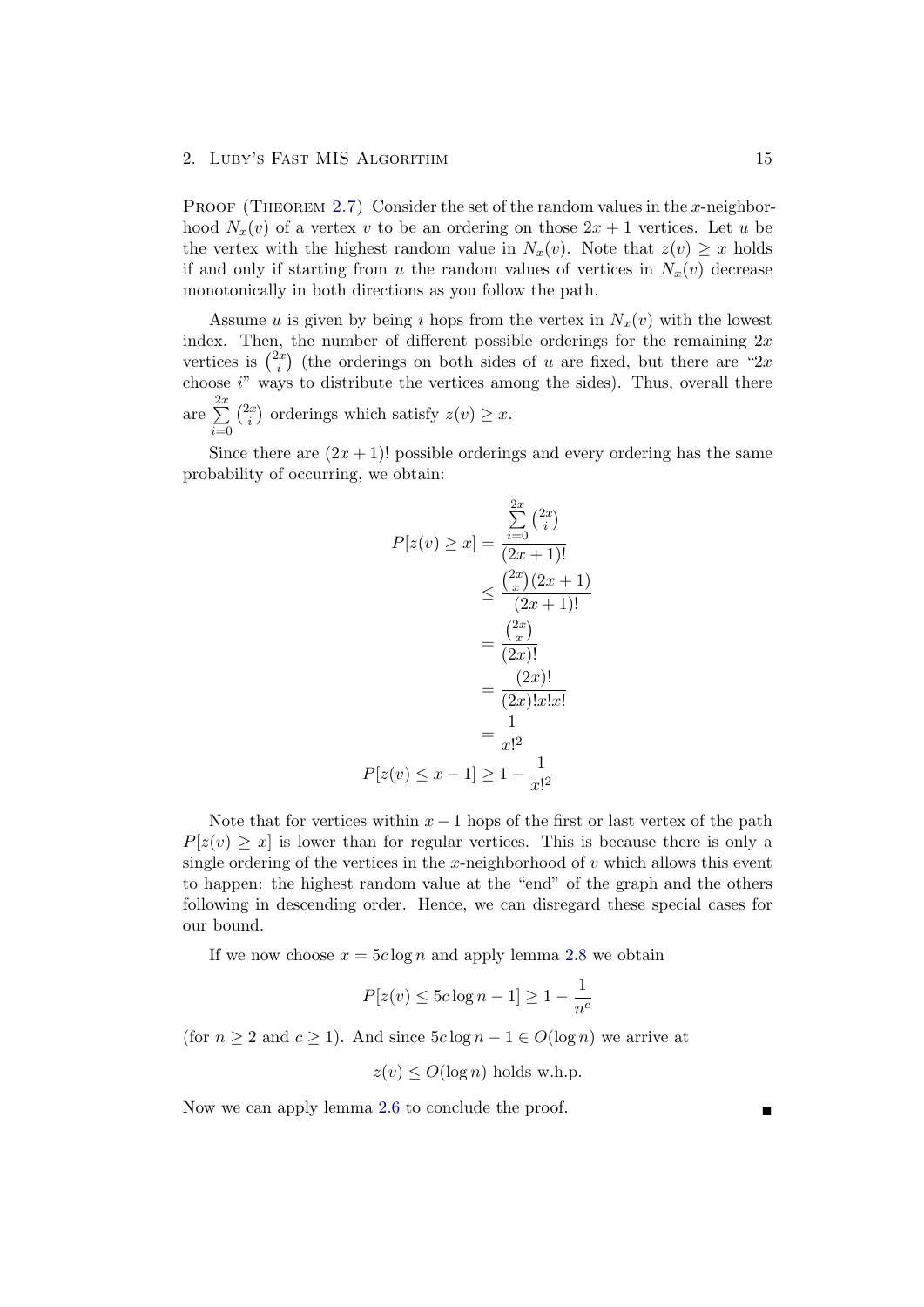### <span id="page-19-0"></span>2.4.2 General Graphs

We can actually even prove that the same bound holds for any graph:

PROOF (THEOREM [2.5\)](#page-16-2) For every vertex v consider its *i*-neighborhoods  $N_i$ , their borders  $B(N_i)$  and the events  $A_i$  and  $A$ , which are defined as follows:

$$
N_i = \{ u \in V \mid dist(v, u) \le i \}
$$

$$
B(N_i) = \begin{cases} N_i \setminus N_{i-1} & \text{if } i > 0 \\ N_0 & \text{if } i = 0 \end{cases}
$$

 $A_i$ : "the maximum random value of all nodes in  $N_i$  lies in  $B(N_i)$ "  $A : A_1 \wedge \cdots \wedge A_{3c \log n}$ 

Note that the events  $A_i$  are independent. We have:

$$
P[A] = P[A_1 \wedge \cdots \wedge A_{3c \log n}] = \prod_{i=1}^{3c \log n} P[A_i]
$$

$$
P[A_i] = \frac{|B(N_i)|}{|N_i|}
$$

Now consider grouping the indices of the events into two sets  $I_{large}$  and  $I_{small}$ :

$$
I_{large} = \left\{ i \middle| P[A_i] > \frac{1}{2} \right\}
$$

$$
I_{small} = \left\{ i \middle| P[A_i] \le \frac{1}{2} \right\}
$$

Note that  $i \in I_{large}$  implies the size of neighborhood doubled in step  $i \in |N_i| >$  $2 \cdot |N_{i-1}|$ ). Since the graph only consists of  $n = 2^{\log_2 n}$  vertices, this gives us an upper bound for  $|I_{large}|$  and a lower bound for  $|I_{small}|$ :

$$
|I_{large}| \le \log_2 n
$$
  

$$
|I_{small}| \ge 3c \log n - \log_2 n = \left(3c - \frac{1}{\log 2}\right) \log n
$$

From this we can obtain the following bound for  $P[A]$ :

$$
P[A] \le \left(\frac{1}{2}\right)^{(3c - \frac{1}{\log 2})\log n} = \left(n^{\log \frac{1}{2}}\right)^{3c - \frac{1}{\log 2}} = \frac{1}{n^{3c \log 2 - 1}}
$$

Note that  $3 \cdot \log 2 \geq 2.07$  and thus for every  $c \geq 1$ :

$$
\frac{1}{n^{3c \log 2 - 1}} \le \frac{1}{n^c}
$$

$$
P[A] \le \frac{1}{n^c}
$$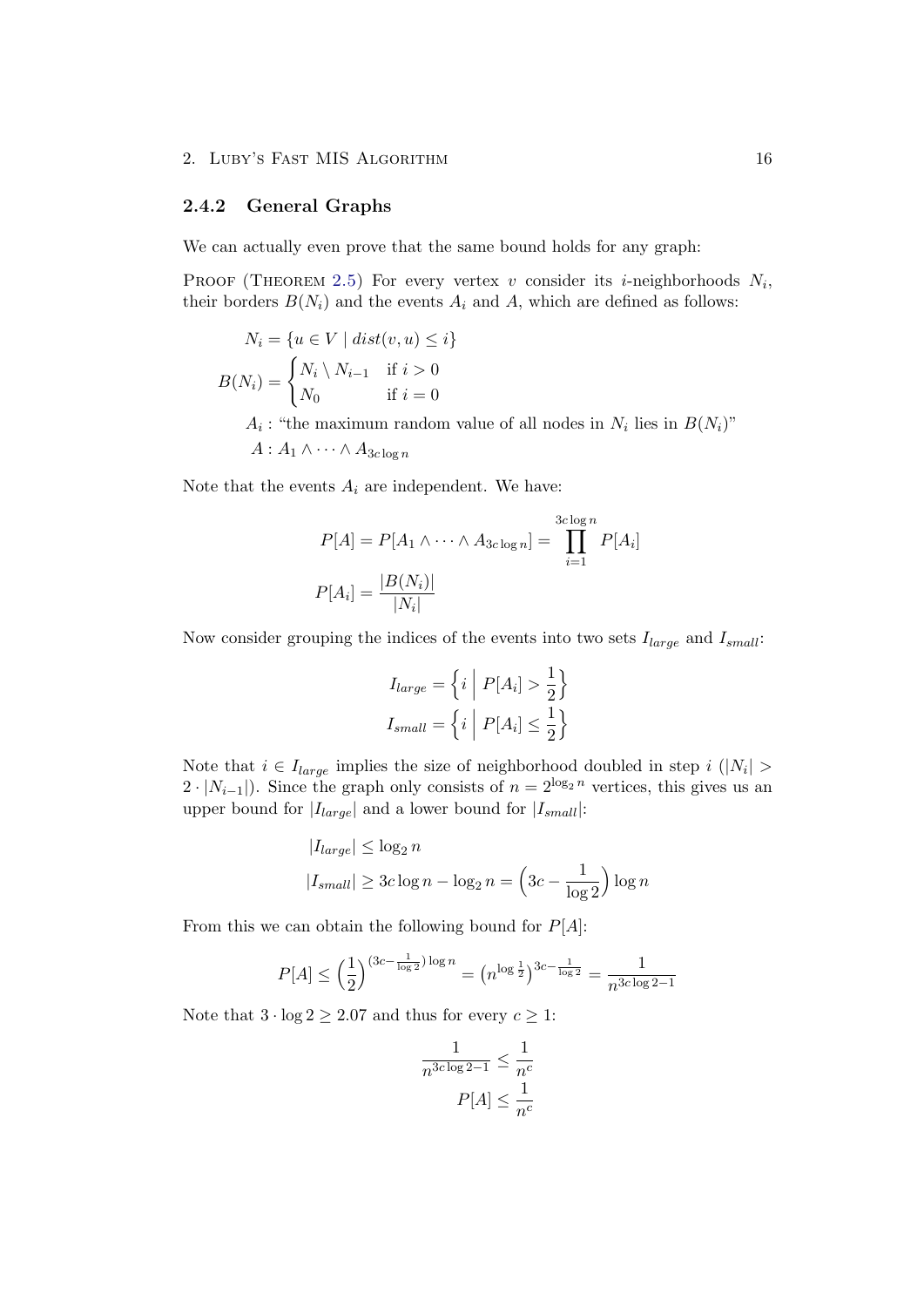Now observe that " $z(v) > 3c \log n$ " implies A, which gives us the following bounds:

$$
P[z(v) > 3c \log n] \le P[A]
$$
  
 
$$
P[z(v) \le 3c \log n] \ge 1 - P[A]
$$
  
 
$$
P[z(v) \le 3c \log n] \ge 1 - \frac{1}{n^c}
$$

Applying lemma [2.6](#page-16-1) concludes the proof.  $\blacksquare$